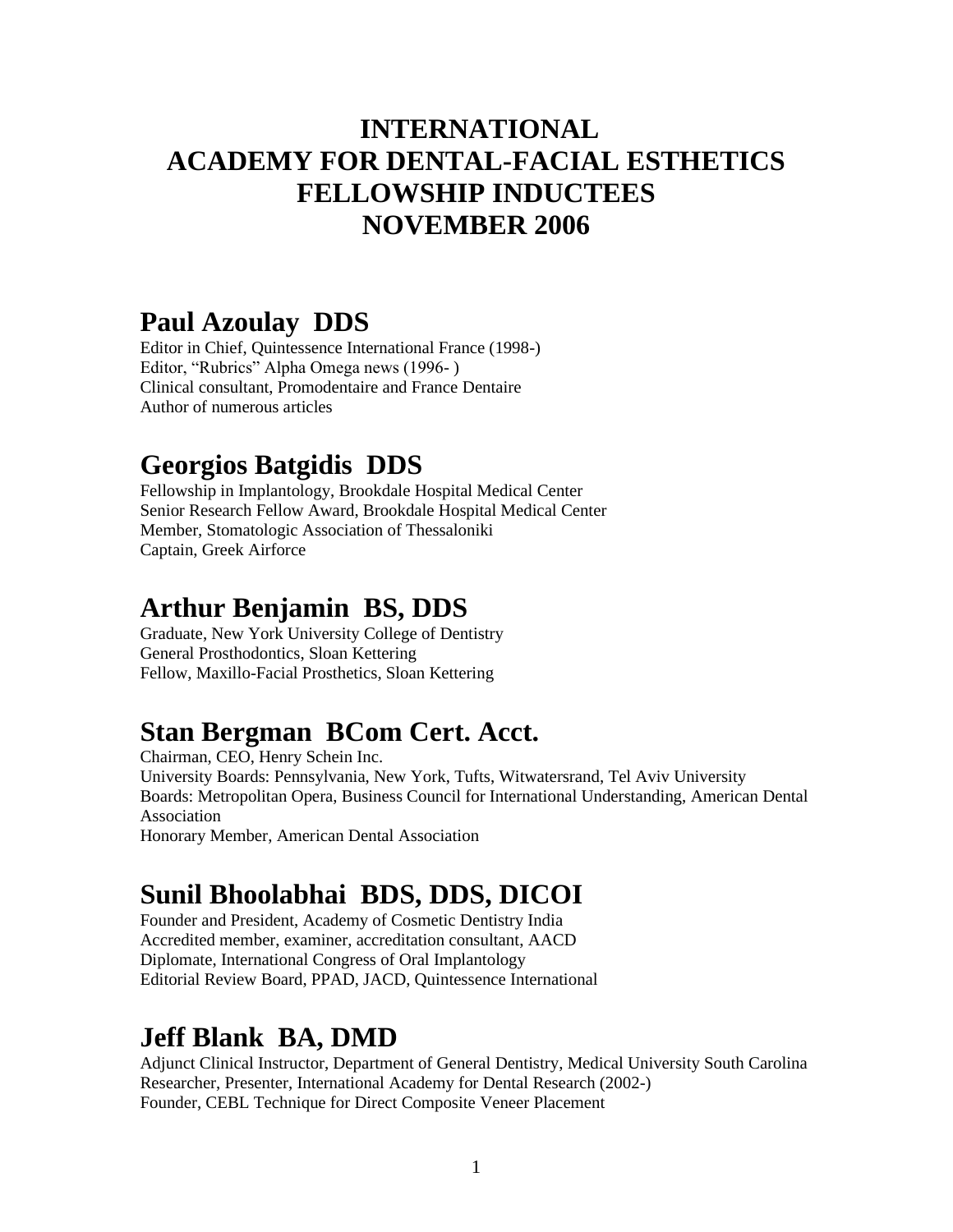## **David Bloom BDS**

President Elect, British Academy Cosmetic Dentistry Member, British Society of Occlusal Studies AACDE Gold member winner (2005) Clinical Director, COOPR8

#### **Gregory Brambilla DMD**

Country Chairman, Italy, and General Secretary, European Society of Esthetic Dentistry Tutor in Prosthodontics, University of Milan (2000-2002) Tutor in Restorative Dentistry, University of Milan (2001-2003) Private practice, Oral Design Center, Milano, Italy

#### **Aristo Carranza-Kavoxs DDS**

Academic Director of Esthetics, Lima, Peru Clinical Professor and Guest Speaker, New York University College of Dentistry Co-ordinator and Researcher, Novadent Dental Member, American Academy of Cosmetic Dentistry, American Dental Association

# **Scott Danoff BA, DMD**

Participant, Katrina Dental Mission, New Orleans Mission of Mercy Participant, AACD Give Back a Smile Program Member, American College of Prosthodontics, AACD, ADA Peer Review Committee, Queens County Dental Society

# **William Dickerson DDS, FAACD**

Director, Las Vegas Institute for Advanced Dental Studies Visiting Faculty, Baylor College of Dentistry Editorial Board, Dentistry Today, Esthetic Dentistry Update, and Signature Fellow and Accredited Member, AACD

### **Fred Friedman**

Founder and President, Clinipix Dental Photography Photography consultant for more than 50 years Designer, Fuji S2 Dental Digital Photography System

# **Franklin Garcia-Godoy MS, DDS**

Editor, American Journal of Dentistry Associate Editor, Stem Cells and Development, Journal of Dentistry Professor and Associate Dean for Research, College of Dental Medicine, Nova Southeastern University, Fort Lauderdale, Florida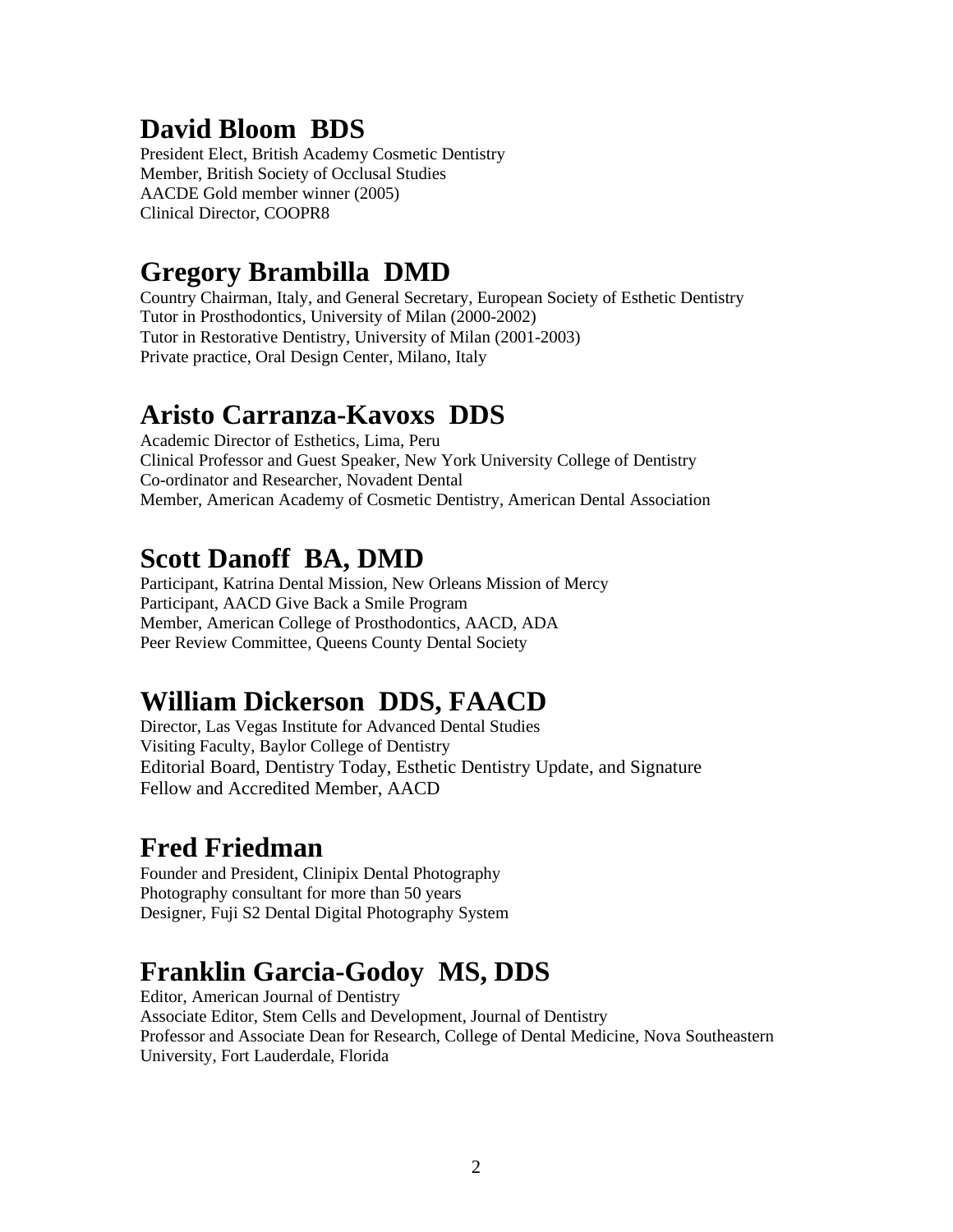### **Amarjit Gill DDS**

Executive Board Director, British Dental Association Private Practice Chairman, Equality and Diversity Chairman and Deputy Chairman, BDA Invited International Member, Pierre Fauchard Academy (2002) Listed in "Dentistry Top 50", FMC

### **Michael Glick BMedSc, DMD**

Editor, Journal of the American Dental Association Department Head, Diagnostic Sciences, University of Medicine & Dentistry, New Jersey Multiple Board Member, Academic Committees, UMDNJ Clinical Instructor, University of Medicine & Dentistry, New Jersey Dental School

#### **Martin Goldstein BS, DMD**

Leader in Continuing Education - Top 100 Clinicians, Dentistry Today (2003-2006) Editorial Board, Dentistry Today Advisory Board and Editorial Board, Dental Compare Member, AGD, Connecticut State Dental Association

# **Kenneth Hamin BSc, DMD, FADI**

Clinical Instructor, University of Manitoba Dental School Regional Director, Academy of General Dentistry (Manitoba) Peer Review Committee, Manitoba Dental Association Founding Member, Canadian Academy for Esthetic Dentistry

# **Mark Heiss DDS**

Senior Director of Marketing and Professional Relations, GC America Adjunct Instructor, UIC College of Dentistry President, Board of Health, Buffalo Grove IL

# **Jerry Herman BA, DDS**

Scientific Chairman, Impant-Perio New York Study Group Author and Presenter, Computer Imaging, Nationally and Internationally Graduate OKU Honors, New York University Dental School Attending, Booth Memorial Hospital Cosmetic Dentistry Department

# **Ira Hoffman BSc, DDS**

Faculty Lecturer, McGill Dental School, Undergraduate Clinic Member, American Academy of Cosmetic Dentistry President and Member, Quantum Study Club (2005) Founding Member, Canadian Academy for Esthetic Dentistry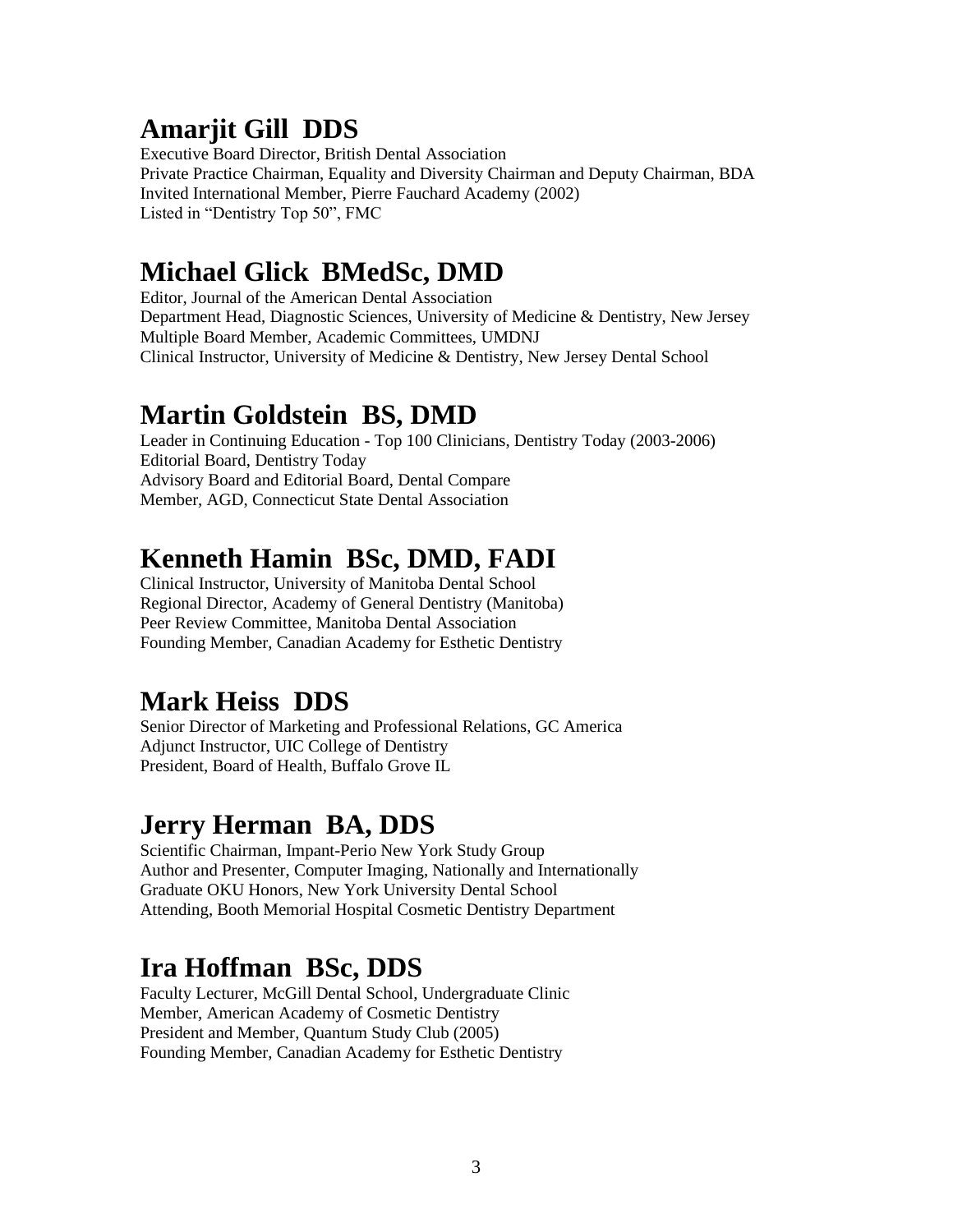## **Saul Kimmel BA, DMD**

Dental Editor, ABC-TV Orthodontic Editor, Dentist magazine (Kimmel on Orthodontics column) Fellow, American Endodontic Society, AGD, ADI, ICD Diplomate, American Orthodontic Society, American Association for Orthodontics

### **Emmanuel Layliev BA, DDS**

NY Life Award in Prosthodontics (2002) Laclede Corporation - Biotene Award in Management of Oral Cancer (2002) Member, New York State Dental Association, New York County Dental Society Member, AGD ADA, AACD

## **Pia Lieb DDS**

Assistant Professor, New York University, College of Dentistry Member, ADA, AACD, ACD, NY State Dental Association, NY County Dental Society Developer, SexySmile

## **Robert Lowe BSc, DDS, FICD, FAGD, FADI, FACD**

Continuing Education Advisory Board Co-Chair, Dental Products Report Diplomat, American Board of Aesthetic Dentistry Recipient, Gordon Christensen Outstanding Lecturers Award (2004)

# **Louis Malcmacher DDS**

Contributing Editor, Dentistry Today Monthly Columnist, Dental Economics Member, ADA and AGD

### **Barbara Maragni**

Zhermack Spa Italy, Area Manager Zhermack Inc USA, General Manager

### **Ray Martin BA, DDS**

President, Massachusetts Academy of General Dentistry Editor and Peer Review Committee, Southeastern District Dental Society Board Member, Academy of General Dentistry Foundation International Fellowship Award, Academy of General Dentistry (2002)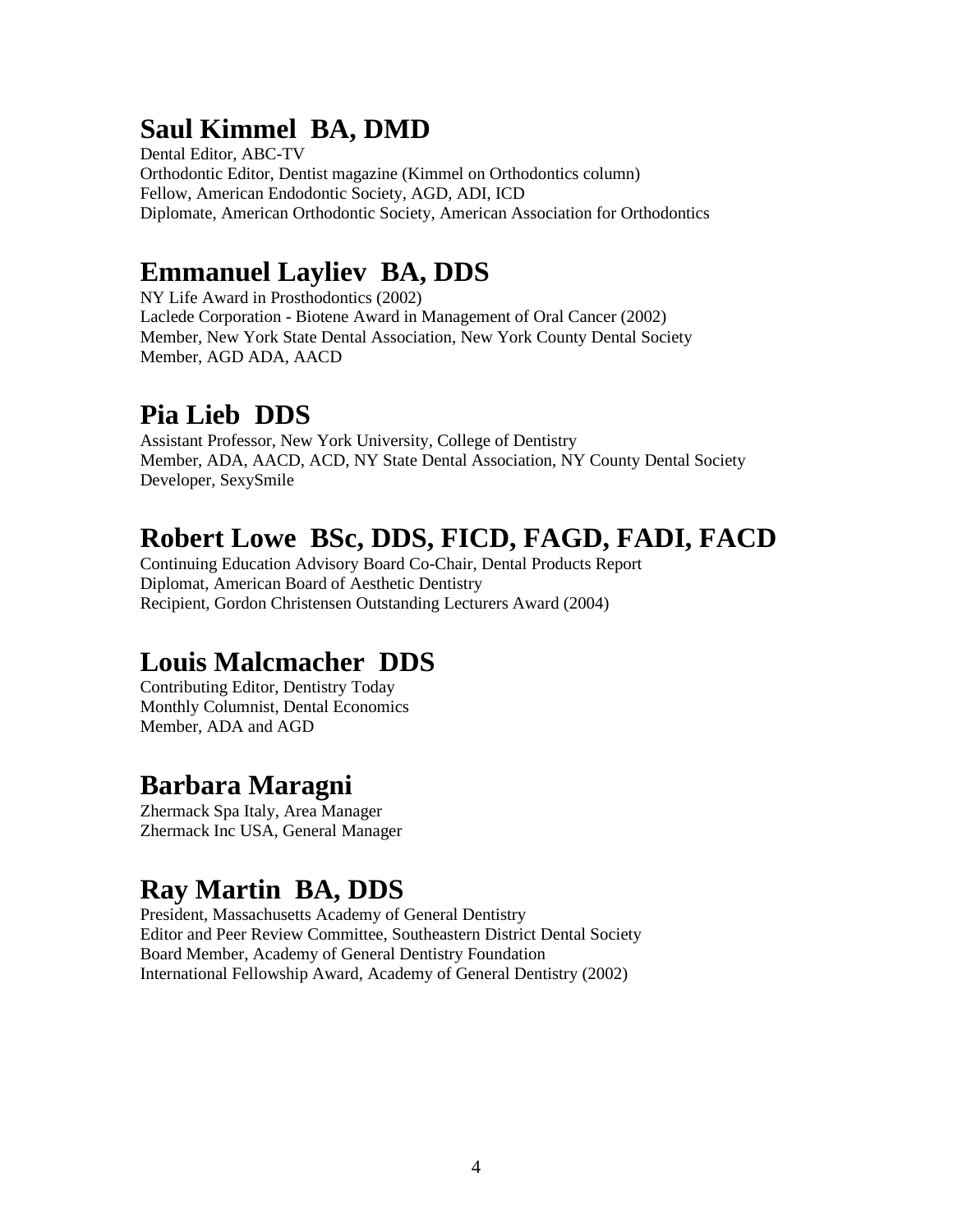### **Glen McKenzie BA, MBA**

President, Adstra Systems Developer and supplier of dental software for the Canadian Department of National Defense Health Care Information System Graduate, Schulich School of Business, York University (MBA)

#### **Brian Melonakos BA, MBA**

President, CEO, Shofu America Dental Corporation Vice President and General Manger, Dentsply Caulk (1997-2002) Graduate, University of Michigan (MBA)

#### **James Orcutt BS, DDS, FICD**

Member, Past President and Past Governor, New York State Dental Association President, New York Section ICD (1996) Fellow, International College of Dentists Member and Past President, Tompkins County Dental Society and 6<sup>th</sup> District Dental Society

## **Christopher Orr BSc, BDS**

President and Founder, British Academy of Cosmetic Dentistry Member and Chairman elect, International Relations Committee, AACD Editorial Board, Aesthetic & Implant Dentistry Journal President, Royal Society of Medicine - Odontological Section

### **James Phelan BSc, DDS, FAGD**

Past President, AGD New England Mastertrack Program (2001-2006) CE Coordinator, Massachusetts AGD Developed Tufts University/Hillcrest Hospital Dental Facility for the Handicapped Past Dental Director, Ladd School Dental Facility for the Handicapped (Rhode Island)

# **Paul Sagel BSc**

Member and Session Chair, IADR/AADR Principal Scientist, Product Development, Procter & Gamble Inventor of Crest Whitestrips Holder of multiple patents - whitening and whitening delivery systems

#### **Gerard Scortecci DDS, FADI, FIDS, FICOI, FICD, FACD**

Founder and 1st President, Jounees Dentaires de Nice Clinical Professor, Periodontology, University of Southern California Co-Director, Basal Implantology Program, University of Nice Patent holder - Diskimplant, Structure, Structure Fractal Implant Systems